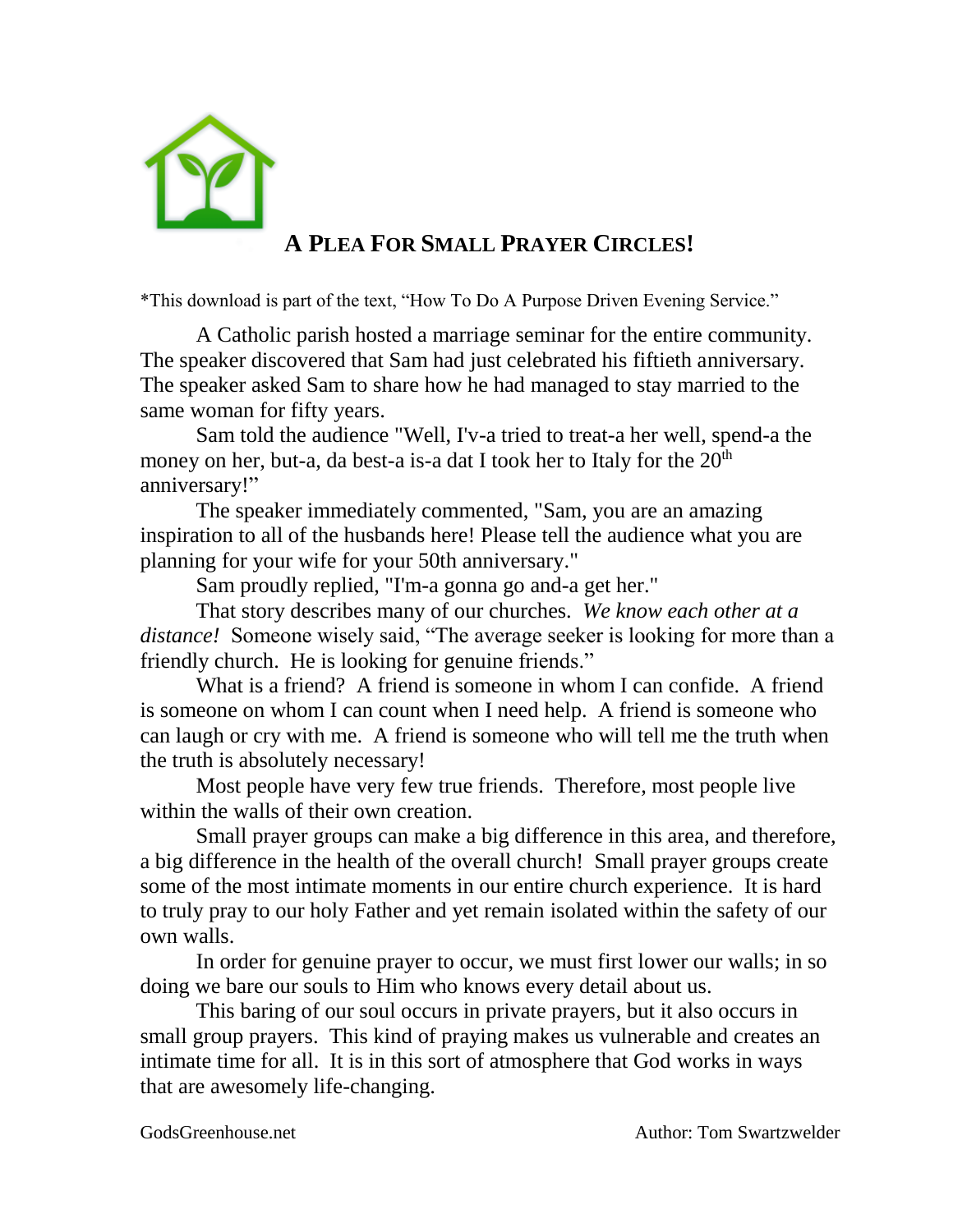The greatest blessing anyone can do for you is not to give you money or a pat on the back. It is to say, "I will pray for you!" and to then call out your name to God while you are listening!

How strong is the prayer ministry in your own church? One church leader reported that he has surveyed 6,000 prayer leaders in his ministry. He asked how many of them had ever been trained in how to lead a prayer meeting. Only fifty-six people raised their hand.

I believe that the churches of forty years ago did better in prayer than the current churches. As a matter of fact, I am now around countless Christians who know the books of the Bible but who really stumble in the area of prayer.

If practice makes perfect in cooking, then practice will make us perfect or complete or mature in prayer!

The purpose driven concept rests on one simple premise: *purposely* organizing to accomplish the identified purpose. In many churches one part of the mid-week service is dedicated to teaching people how to pray and to turn them into authentic prayer warriors.

Someone (source unknown) wrote, "After speaking to hundreds of pastors and thousands of prayer leaders, it became evident that one of the greatest challenges you face is guiding people in praying **together**. The importance of conquering that challenge cannot be over overestimated. When Jesus taught on prayer, 33 out of 37 times He did so in the plural. For example, 'Again I say to you that if two of you agree on earth concerning anything that they ask, it will be done for them by My Father in heaven.' In Acts the Apostles constantly led the people of God to pray together and one of the hallmarks where God is moving around the world in incredible revival is corporate prayer."

The legendary football coach Vince Lombardi taught us, "Individual commitment to a group effort - that is what makes a team work, a company work, a society work, a civilization work." Can we also add the words "a church work"?

Prayer! How much we need to pray! And to teach our people to pray!

## PRAYER CIRCLE OVERVIEW

Here are some important components to making these small prayer circles effective.

*GodsGreenhouse.net Author: Tom Swartzwelder*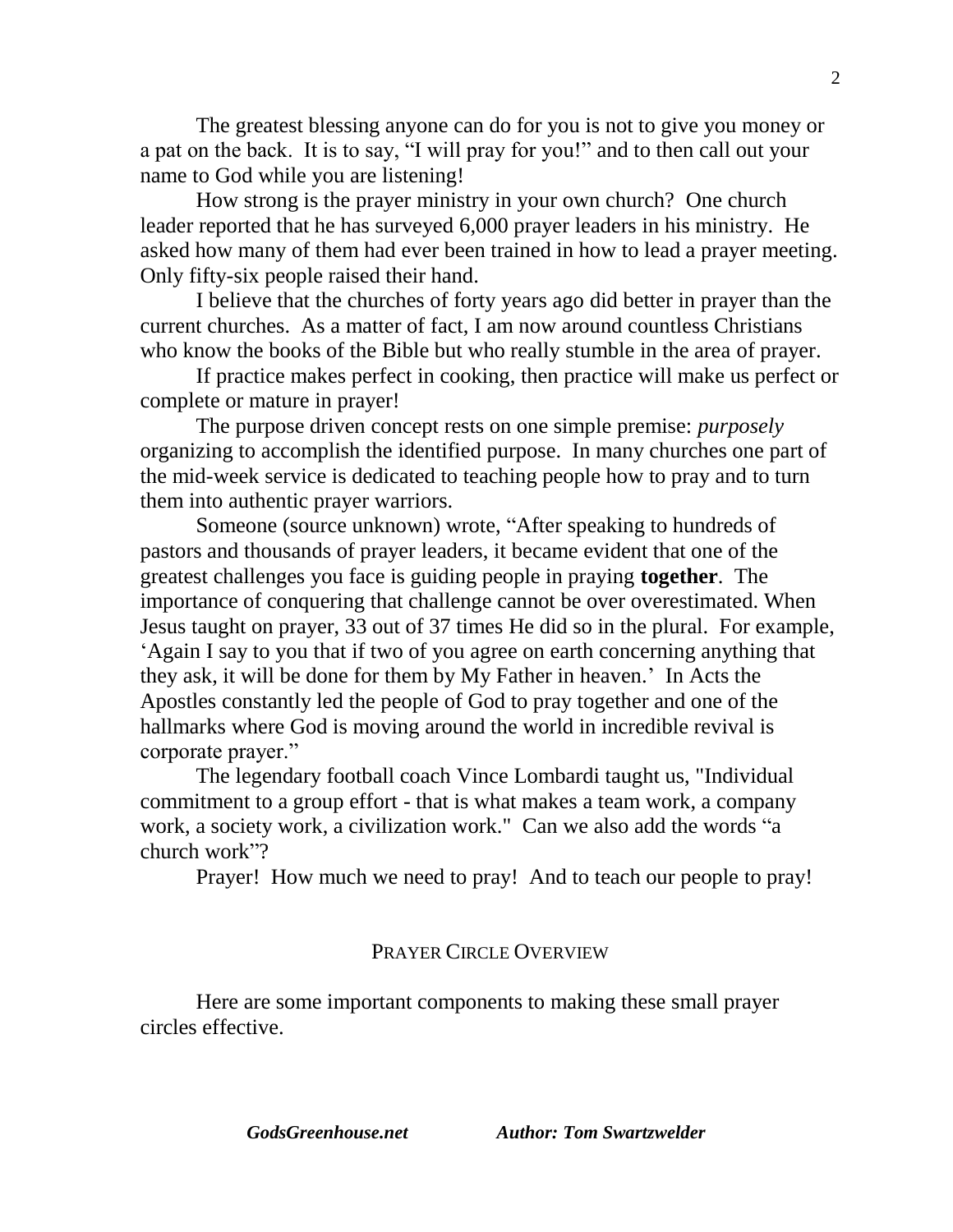- 1. View the prayer circle as an experiencing God moment. We want our people to enter into a holy encounter with the God who moves mountains!
- 2. **I**nclude the children on an occasional basis. This may surprise you, but children need to learn how to pray too! One suggestion is to include the children in the opening session then divide them among age specific small groups. For example, through the years I have especially enjoyed praying with the junior age group. It has been my custom to take their prayer requests (that includes requests for little Fido) then some of the children will pray aloud followed by me concluding the prayer.
- 3. Identify the small group prayer coordinators in advance. The opening session of our entire group normally concludes at the forty-five minute mark. People then immediately move to their small prayer groups. People should complete their prayer request forms in their prayer circles within the next five minutes. The coordinators are preassigned in order to get the ball rolling as quickly as possible.
- 4. Organize your best prayer mentors. Every church has some excellent praying saints! Ask yourself, "To whom does my church go when they need prayer?" The answers represent your best prayer mentors. Prepare these folk in advance to look at these prayer circles in terms of a training ministry. Their ministry is to mentor others in the skill of prayer! We want at least one prayer warrior in each group.
- 5. Keep the number manageable. Six is a great size. This size provides enough time for everyone to pray a reasonable amount of time without anyone being rushed. Six is also large enough that it helps the shyest person to be involved (there is safety in numbers). Your church's size may require an upward adjustment in this number. Put your staff to work in devising a workable plan! Have faith in their creativity!
- 6. Assign specific locations for the prayer circles to meet. How big is your audience? Make a complete list of all available locations. Multiple groups can meet in the sanctuary. Any available space, including hallways, can be used! Prepare these locations in advance!
- 7. Ask each person to briefly share his/her prayer request. These requests are purpose driven so they will be very specific to the theme of the service. No request should take more than thirty seconds since details are not necessary.
- 8. Ask each person to pray audibly *or* silently. Choose someone to begin and someone to close so there will be no confusion. Some may choose to pray silently. That is great! We are thrilled to have this

*GodsGreenhouse.net Author: Tom Swartzwelder*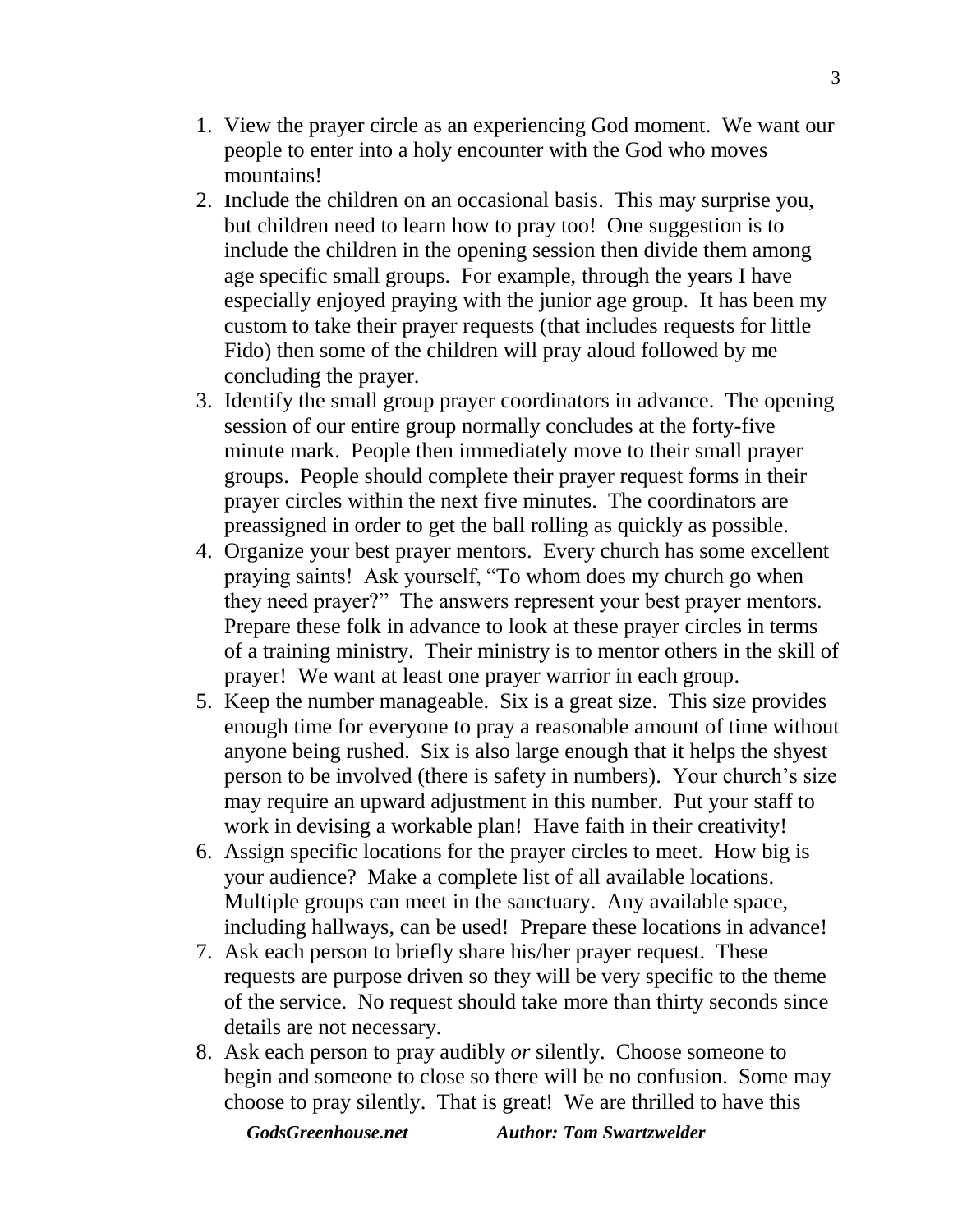person join us rather than shyly going home. In such cases do not put any pressure on the person to pray audibly. Simply ask the person to pray silently then tap the hand of the next person as a signal for that person to pray.

- 9. Arrange a drop-off point for the prayer forms after the prayer time is finished. These forms are an excellent communication tool. Each coordinator is responsible to deliver these prayer forms to the drop-off point.
- 10.One of the church directors or the pastor will review all of the prayer forms to determine if any future action is necessary.

INSTRUCTIONS FOR THE PRAYER CIRCLE COORDINATOR:

- 1. Gather the prayer circle in the assigned meeting place.
- 2. Everyone should be seated within one arm's length of each other.
- 3. A prayer circle prays person by person in a circle or line. This encourages personal involvement and is much preferred to a single person being selected to pray on behalf of all.
- 4. Please follow this process:
	- a. Thank each person for joining you in this prayer time.
	- b. Point out that each person will be given the opportunity to pray in the way/length best suited for that person.
	- c. Some may prefer not to pray or to pray silently. In such cases they may indicate they are finished by touching/squeezing the hand of the next person (some prayer circles hold hands). That person can then pray and the circle continues.
	- d. Allow everyone to briefly share the names/information on his/her particular prayer form. Lengthy details are not necessary.
	- e. Assign someone to begin the circle prayer and someone to conclude. In most cases, the prayer coordinator should conclude the circle by thanking the Lord for everyone's involvement.
	- f. The prayer coordinator will return all of the prayer slips to the preassigned drop-off point.
- 5. The pastor/director will try to limit the size of each circle to six people. This will personalize the circle as much as possible.